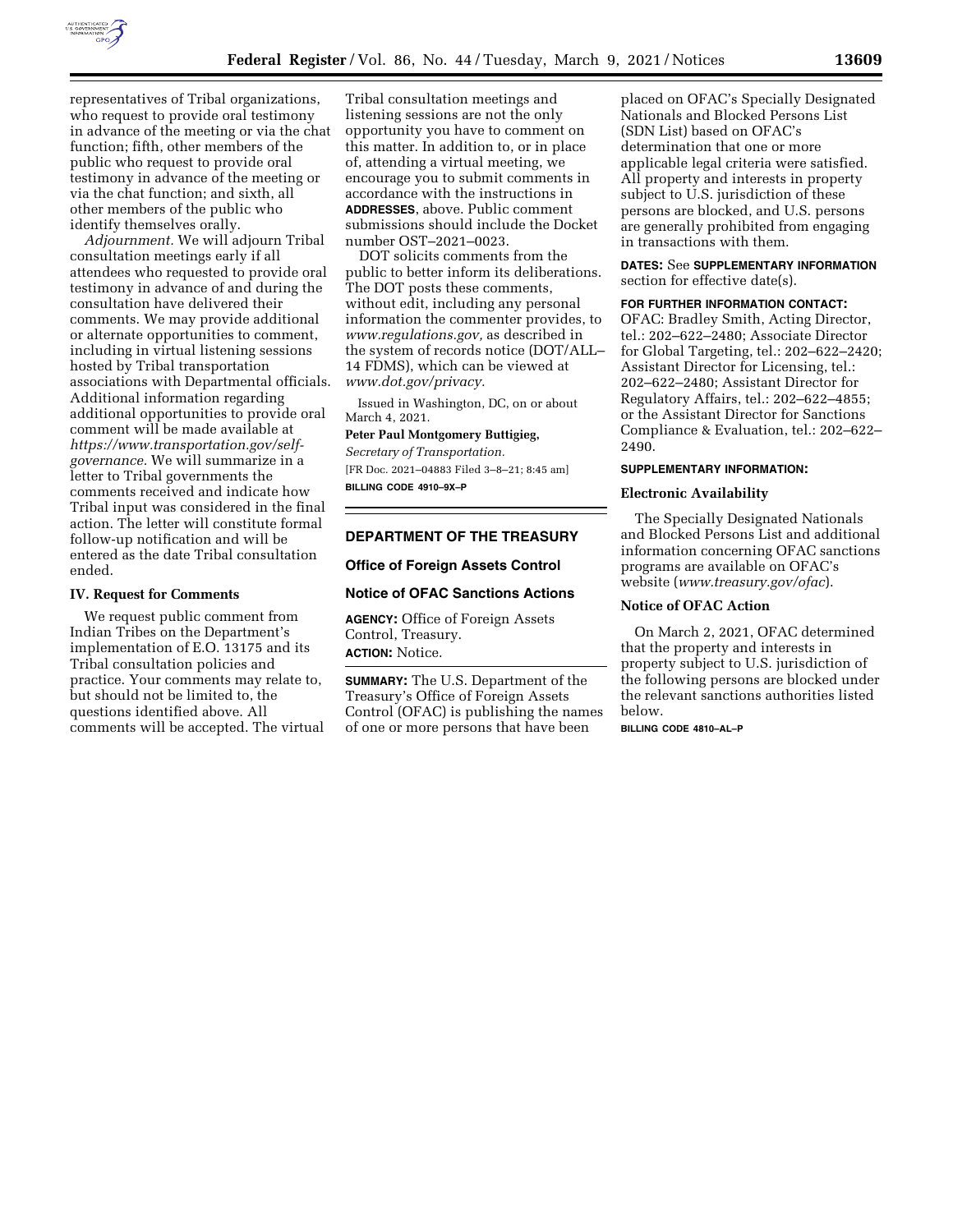# Individuals:

1. BORTNIKOV, Aleksandr Vasilievich (Cyrillic: БОРТНИКОВ, Александр Васильевич), Moscow, Russia; DOB 15 Nov 1951; POB Perm, Russia; nationality Russia; Gender Male (individual) [NPWMD] [UKRAINE-EO13661] (Linked To: FEDERAL SECURITY SERVICE).

Designated pursuant to section  $1(a)(iv)$  of Executive Order 13382 of June 28, 2005, "Blocking Property of Weapons of Mass Destruction Proliferators and their Supporters." 70 FR 38567, CFR 3, 2006 Comp., p. 170 (E.O. 13382), for acting or purporting to act for or on behalf, directly or indirectly, the FEDERAL SECURITY SERVICE, a person whose property and interests in property are blocked pursuant to E.O. 13382, E.O. 13694, as amended, and CAATSA 224.

Also designated pursuant to  $1(a)(ii)(A)$  of March 16, 2014, "Blocking Property of Additional Persons Contributing to the Situation in Ukraine," 79 FR 15535, 3 CFR, 2014 Comp., p. 229 (E.O. 13661), for being an official of the Government of the Russian Federation.

2. KALASHNIKOV, Alexander Petrovich (Cyrillic: КАЛАШНИКОВ, Александр Петрович) (а.к.а. KALASHNIKOV, Aleksandr (Cyrillic: КАЛАШНИКОВ, Александр)), Russia; DOB 27 Jan 1964; POB Tatarsk, Novosibirsk Region, Russia; nationality Russia; Gender Male (individual) [UKRAINE-EO13661].

Designated pursuant to  $1(a)(ii)(A)$  of E.O. 13661 for being an official of the Government of the Russian Federation.

3. KIRIYENKO, Sergei Vladilenovich (Cyrillic: КИРИЕНКО, Сергей Владиленович), Moscow, Russia; DOB 26 Jul 1962; POB Sukhumi, Georgia; nationality Russia; Gender Male (individual) [UKRAINE-EO13661].

Designated pursuant to  $1(a)(ii)(A)$  of E.O. 13661 for being an official of the Government of the Russian Federation.

4. KRASNOV, Igor Victorovich (Cyrillic: КРАСНОВ, Игорь Викторович) (а.к.а. KRASNOV, Igor (Cyrillic: КРАСНОВ, Игорь); a.k.a. KRASNOV, Igor Viktorovich), 6-3 Michurinsky Prospekt, Moscow, Russia; DOB 24 Dec 1975; POB Arkhangelsk, Russia; nationality Russia; Gender Male (individual) [UKRAINE-EO13661].

Designated pursuant to  $1(a)(ii)(A)$  of E.O. 13661 for being an official of the Government of the Russian Federation.

5. KRIVORUCHKO, Aleksei Yurievich (Cyrillic: КРИВОРУЧКО, Алексей Юрьевич), Russia; DOB 17 Jul 1975; POB Stavropol, Russia; nationality Russia; Gender Male (individual) [UKRAINE-EO13661].

Designated pursuant to  $1(a)(ii)(A)$  of E.O. 13661 for being an official of the Government of the Russian Federation.